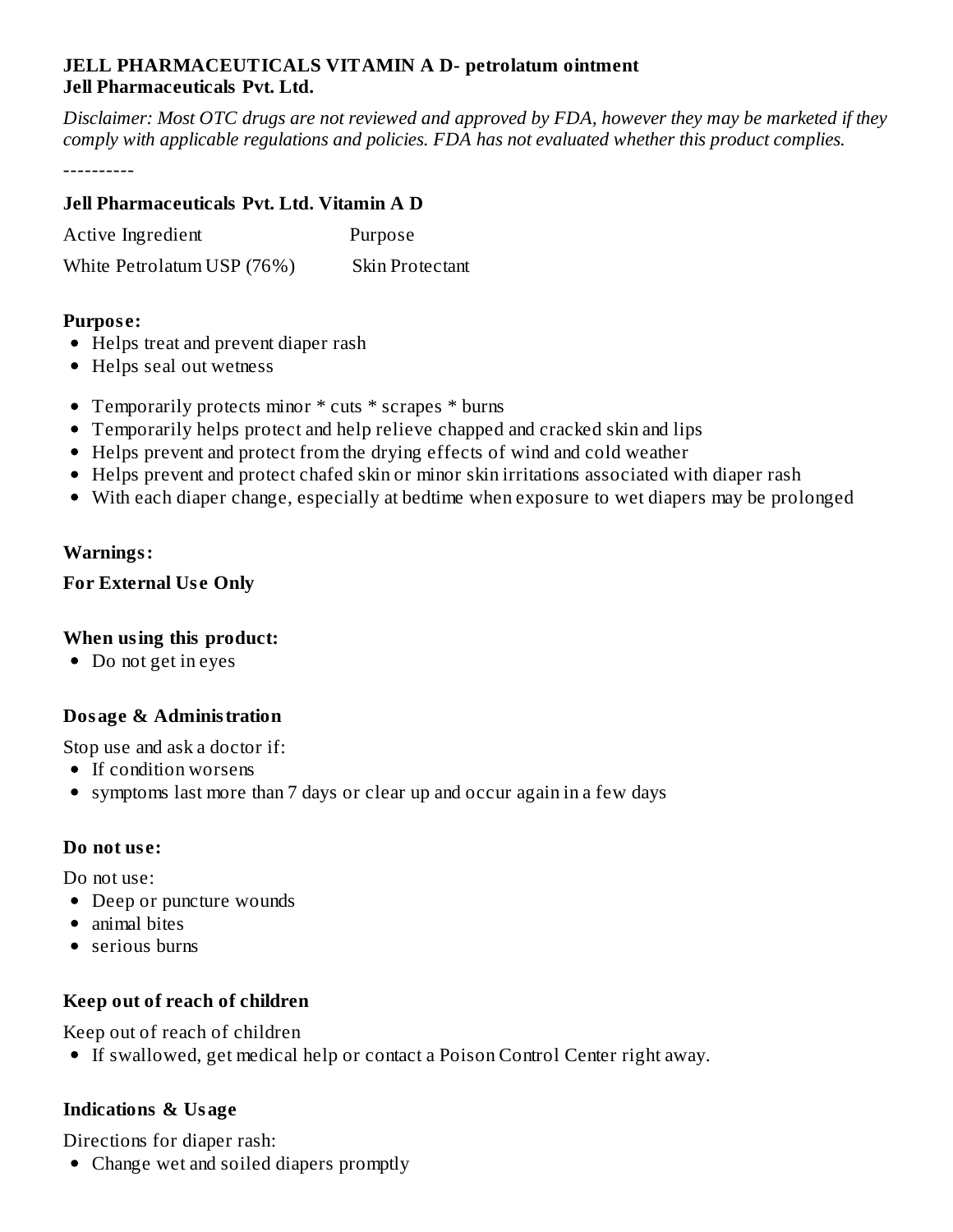- Cleanse the diaper area and allow to dry
- Apply as needed

#### **Other information:**

- Store at room temperature 15 deg C to 30 deg C 59 deg F to 86 deg F
- Avoid excessive heat

#### **Inactive Ingredients:**

Inactive Ingredients: Light Liquid Parafin, Vitamin A, Vitamin D

#### **Principal Display Panel**

Jell Vit AD.jpg



# **JELL PHARMACEUTICALS VITAMIN A D** petrolatum ointment **Product Information Product T ype** HUMAN OTC DRUG **Ite m Code (Source )** NDC:30 40 0 -214 **Route of Administration** TOPICAL **Active Ingredient/Active Moiety Ingredient Name Basis of Strength Strength PETROLATUM** (UNII: 4T6H12BN9U) (PETROLATUM - UNII:4T6H12BN9U) PETROLATUM 0.76 g in 1 g